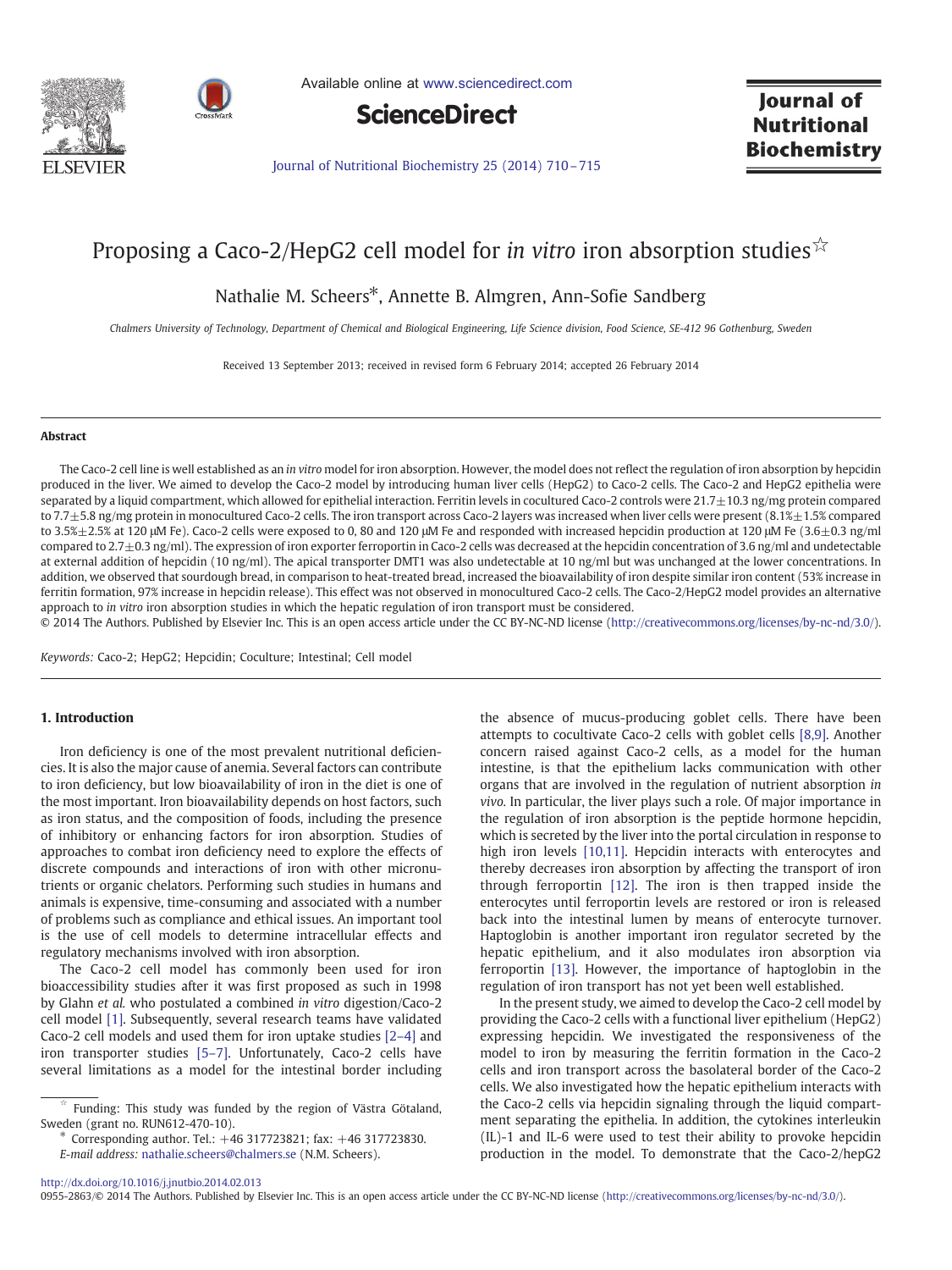model also responds to a complex food sample, we compared the models´ responses toward two in vitro digested bread samples with similar iron content.

#### 2. Methods and materials

#### 2.1. Experimental design

Experiments were run to evaluate the Caco-2/HepG2 assay and to compare its performance against the standard Caco-2 model: (a) Hepcidin levels in the basal medium and ferritin levels in the Caco-2 cells of both assays were tested after exposure to iron at varying concentrations (Fe-free control, Fe 80 μM and Fe 120 μM). (b) Iron transport across the basolateral border of Caco-2 cells in both models was measured. (c) The Caco-2 levels of the basolateral iron transporter ferroportin and apical iron transporter DMT1 were estimated in response to hepcidin. (d) Cytokines IL-1 and IL-6 were used to stimulate hepcidin release from the HepG2 cells in the Caco-2/HepG2 model. (e) Ferritin and hepcidin levels were assessed in both cell models after exposure to complex digested food samples (sourdough and scalded breads).

#### 2.2. Materials

Polystyrene disposables for cell cultivation were produced by Corning (Tewksbury, MA, USA). Media, supplements and other reagents for cell culture maintenance were obtained from PAA (Pasching, Austria). Reagents used for the cell experiments were bought from Sigma-Aldrich (Schnelldorf, Germany). Ascorbic acid was used in the form of sodium ascorbate (Sigma-Aldrich). Iron was added as  $Fe(II)Cl<sub>2</sub>·4H<sub>2</sub>O$  (Sigma-Aldrich). Hepcidin-25 (1 μg/ml) was obtained from Bachem (Torrance, CA, USA).

#### 2.3. Cell lines

The established cell lines Caco-2 (HTB-37) and HepG2 were obtained from the American Type Culture Collection (Rockville, MD, USA) at passage 20 and 74, respectively. Both cell lines were verified to be mycoplasma-free at the time of purchase, and no further testing specifically for mycoplasma occurred. Stock cultures of Caco-2 were maintained in Dulbecco's modified Eagle's medium, and HepG2 cells were cultured in modified Eagle's medium (MEM) with Earle's salt. Both media were supplemented with fetal bovine serum (FBS) (16%). The cell cultures were incubated at 37°C in humidified air (95%) and  $CO<sub>2</sub>$  (5%). The medium was changed every second or third day, and the cells were passaged at approximately 80% confluence. At passage 29–39, the Caco-2 cells were seeded in 12-well plates on Transwell polycarbonate or polyethylene inserts (0.4 μm) at 60,000 cells/insert. Simultaneously, the HepG2 cells were seeded at the bottom of 12-well plates at passage 78–80 at 200,000 cells/well. An antibacterial, antifungal and antimycoplasma agent (Normocin; Invivogen, CA, USA) was added to the medium after plating.

## 2.4. Setup of the cell models

Thirteen days after seeding, the Caco-2 inserts were transferred to the HepG2 wells, and both cell lines were incubated together in fresh MEM supplemented with FBS (1%). The cell system was allowed to equilibrate for 24 h before the experiments, and the trans-epithelial electrical resistance was measured to verify the intactness of the transferred Caco-2 cell layers. The resistance across the layers was typically  $450+$ 60 Ω. In the standard Caco-2 cell model, the Caco-2 inserts were prepared in exactly the same way as the inserts for the Caco-2/HepG2 assay. The only difference of the setups was the absence of HepG2 cells in the basal chamber of the standard Caco-2 cell model.

#### 2.5. Preparation of bread samples

Two varieties of breads, one sourdough and one nonsourdough, were used for the experiments. The ingredients and total iron content were similar for the two breads. The sourdough bread was made from a sourdough starter (10%) and fermented for 24 h before baking. Nonsourdough bread was made from rye flour, which was heat-treated (100°C) to eliminate its endogenous phytase (phytic acid degrading enzyme) activity. Freeze-dried samples of breads (1 g) was suspended in double distilled water (10 ml) and digested with pepsin solution (0.3 ml/sample) containing 0.16 mg pepsin/L of HCL (0.1 M) at pH 2 for 1 h at 37°C. The pH was adjusted to 7 by the addition of NaHCO<sub>3</sub> (1 M), and the sample was further digested with pancreatin (1.7 ml/sample of a solution containing 4.0 g pancreatin/L) for 0.5 h. The digested samples were filtered through a membrane with a 10-kD cutoff (Millipore) at 37°C and 2000g for 45 min to imitate the filtering effect of the mucus layer. Filtered and unfiltered samples were analyzed for the soluble iron content by high-performance ion chromatography according to Fredriksson et al. [\[14\]](#page-5-0) before being transferred to the cells.

# 2.6. Cell experiments for ferritin and hepcidin analysis

Caco-2/HepG2 cells in quadruples were treated at the apical surface with iron, sodium ascorbate or bread samples. The iron-free control contained less than 0.9 μM Fe. Filtered bread samples (250 μl) were added to the apical medium (250 μl). After incubation (3 h), the apical medium (500 μl) was aspirated. The cells were washed in PBS and incubated in fresh medium (MEM, 1% FBS) for another 21 h to allow for ferritin formation in the Caco-2 cells and hepcidin production in the HepG2 cells. Basal medium was collected, and cells were lysed in radioimmunoassay buffer (Sigma-Aldrich). Aliquots were frozen at −80°C for later analysis. Aspirated medium samples were streaked on tryptone glucose extract agar plates to verify the absence of bacterial/ fungal infections.

#### 2.7. Iron uptake and basal transfer

In these experiments, iron uptake and basal transfer in the Caco-2/HepG2 as well as the Caco-2 model were measured using radiolabeled iron (<sup>55</sup>Fe). Fourteen days after seeding, including 24-h equilibration time for Caco-2/HepG2 cells, iron solutions (5 μl, pH 7) were added to the apical medium, giving final concentrations of 80 and 120 μM. Iron solutions contained  ${}^{55}$ FeCl<sub>3</sub> and FeCl<sub>2</sub>4H<sub>2</sub>O stabilized in nitrilotriacetate buffer (NaHCO<sub>3</sub>, 2.05 g/L and NTA, 32 g/L) to prevent precipitation of the ferric isotope. The total contribution of 55Fe to iron solutions was 37 kBq (0.0023 μM) at 80 μM and 55.5 kBq (0.0035 μM) at 120 μM. The incubation persisted for 3 h, after which the medium and lysates were collected and diluted in scintillation buffer (Ultima-Flo AP, Perkin Elmer, Boston, MA). Samples were counted in a Tri-Carb 2800TR liquid scintillation analyzer (Perking Elmer). The uptake was estimated as a percentage of the apical medium containing the iron solutions, and the basal transfer was estimated as a percentage of intracellular iron levels. Finally, the percentage transport was normalized to Caco-2 total protein levels.

#### 2.8. Cytokine stimulation of hepcidin release

The effects of the inflammatory cytokines IL-1 and IL-6 were tested in the Caco-2/ HepG2 model by incubating the basal medium with IL-1 or IL-6 (10 ng/well) for 6 h. After the incubation, the medium was aspirated, and fresh MEM (1% FBS) was added. The cells were put back into the incubator for another 18 h before lysis and collection of the basal medium for hepcidin analysis.

## 2.9. Analysis of hepcidin levels in the basal medium

Hepcidin levels in the basal medium were measured in duplicates for all wells (except for the ones in the 55Fe transport studies) using a commercial sandwich enzyme-linked immunosorbent assay (ELISA) (Bachem, Torrance, CA, USA) according to the manufacturer's instructions. An antibody-coated plate was incubated with samples, antiserum and a biotinylated tracer for 2 h at room temperature. After washing, the wells were incubated with streptavidin-conjugated horseradish peroxidase (HRP) for 1 h. Finally, the wells were washed and incubated with 3,3',5,5'tetramethyl-benzidine (TMB), a commonly used substrate for HRP. The reaction was stopped with HCl, and the signals were detected by absorbance measurements at 450 nm using a microplate reader (Tecan GmbH, Austria).

#### 2.10. Analysis of ferritin and total protein in Caco-2 cells

Intracellular ferritin formation in the Caco-2 cells was estimated by sandwich ELISA (DRG, GmbH, Germany). Briefly, an antiferritin immunoglobulin-G-coated plate was incubated for 1 h with samples, standards and controls together with ferritin antibodies conjugated with HRP. After washing, the TMB substrate was added, and the plate was incubated for a further 10 min (in the dark). The reaction was stopped with HCl, and the absorbance was read at 450 nm with a microplate reader (Tecan, GmbH). Total cellular protein content was estimated by the bicinchoninic acid assay (Pierce, Rockford, IL, USA), which is based on the color change associated with the reaction of bicinchoninic acid with Cu<sup>+</sup> formed by the biuret reaction in the first step. Absorbance was measured at 562 nm.

#### 2.11. Western blot analysis of ferroportin and DMT1 expression in Caco-2 cells

Cell lysates to be analyzed for ferroportin levels were diluted in  $2\times$  Laemmli sample buffer with β-mercaptoethanol and heated at 90°C for 2 min. Cell lysates measured for DMT1 levels were heated at 100°C for 10 min. Samples (20 μg protein) were loaded on TGX-gels (any kD; Bio-Rad, Sundbyberg, Sweden) and electrophoresed with Tris/glycine/sodium dodecyl sulfate buffer at 250 V. The molecular weight standard was a Precision Plus Protein Western C standard (Bio-Rad). After electrophoresis, the separated proteins were blotted to a polyvinyl difluoride membrane using the Trans-Blot Turbo system with prepacked transfer packs with a 4-min protocol at 2.5 A and 25 V (Bio-Rad). The blotted membranes were blocked for unspecific binding in blocking buffer (Sigma-Aldrich) for 60 min at room temperature or overnight at 4°C. Primary antibodies [rabbit anti-human SLC40A1, NBP1-21502; Novus Biologicals, Littleton, CO, USA, (C-terminal) rabbit anti-human DMT1, NRAMP22-A; Alpha diagnostics, San Antonio, TX, USA or (N-terminal) rabbit antihuman DMT1, NBP1-59869; Novus Biologicals, Littleton, CO, USA] were added at 1 μg/ ml. The primary antibody to ferroportin used in [Fig. 4B](#page-3-0) was ab85370 (Abcam, Cambridge, MA, USA), which yields a band approximately 10 kD heavier than NBP1- 21502 used in [Fig. 4](#page-3-0)A. β-Actin at 0.2 μg/ml (Abcam, Cambridge, MA, USA) was added as the loading control, and the membranes were rocked for 1 h, followed by vigorous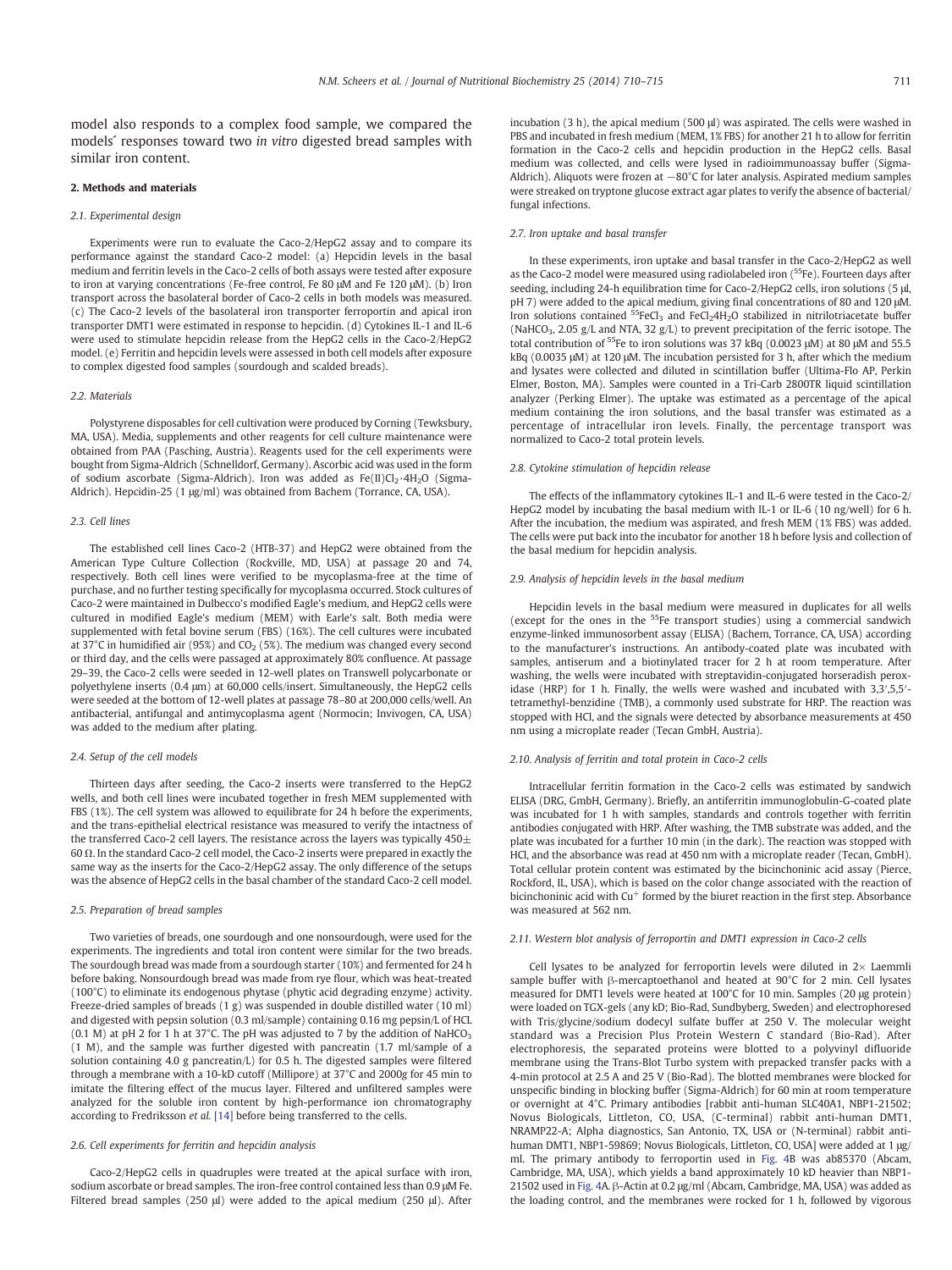washing for 20 min in Tris-buffered saline Tween. The secondary antibody (goat antirabbit HRP; Bio-Rad) at 0.5 μg/ml was added together with a Strep-Tactin–HRP conjugate (0.1 μg/ml) to enhance the signal of the molecular weight standard. Following incubation for 1 h, a final washing step was performed after which the blots were soaked in lumol/hydrogen peroxide (1:1) and immediately analyzed with a chemiluminescence detection system (Chemidoc XRS+, Bio-Rad) and ImageLab software (Bio-Rad).

#### 2.12. Statistics

Four sets of cells were analyzed for each cell experiment, and every experiment was repeated on three occasions  $(n=12)$  if not otherwise stated. Calculated protein concentrations (including ferritin and hepcidin) are thus the mean of 12 individual samples±standard deviation (S.D.). The significance of the difference between treatment and control was analyzed by an unpaired, two-tailed, Student's t test using Microsoft Office Excel 2011. Differences were considered significant at  $P<.05$ .

# 3. Results

# 3.1. The effect of iron on hepcidin release

In the first experiments, the aim was to evaluate if iron, given at the apical surface of Caco-2 cells as  $FeCl<sub>2</sub>4H<sub>2</sub>O$ , would be transported across the basal border at a sufficient rate to be able to affect hepcidin release from HepG2 cells in the basal chamber. We observed that, at 120 μM Fe, there was a significant increase (36%,  $P = .02$ ) in hepcidin levels in the basal medium compared with the iron-free control  $(3.6\pm$ 0.3 ng/ml compared to  $2.7 \pm 0.3$  ng/ml, Fig. 1). There was no significant change in hepcidin levels versus iron-free control at 80 μM (as FeCl<sub>2</sub> 4H<sub>2</sub>O). Medium from Caco-2 cells alone and also the contribution of hepcidin from pure medium and FBS 1% were evaluated as controls. There was a small contribution from all controls (0.68–1.0 ng/ml). The difference between controls was insignificant  $(P = .09)$ .

# 3.2. Ferritin formation in Caco-2 cells in the presence and absence of HepG2 cells

Intracellular ferritin formation is a measure of the iron status of the cell and is often used as a surrogate measure of iron uptake [\[1\].](#page-5-0) In both the Caco-2 and the Caco-2/HepG2 models, ferritin formation was proportional to the concentration of iron in the system ( $P<$ ,05, Fig 2). However, in the Caco-2/HepG2 model, ferritin formation in the Caco-2 cells was significantly higher than in the absence of HepG2 cells. The levels of iron-free Caco-2 controls were  $7.7\pm5.8$  ng/mg and  $21.7\pm$ 10.3 ng/mg for the Caco-2 controls of the Caco-2/HepG2 cell coculture (significant difference between controls;  $P = .02$ ).



Fig. 1. Hepcidin levels in the basal medium of cocultured and monocultured Caco-2 cells. The Caco-2 cells were treated with iron as FeCl<sub>2</sub>4H<sub>2</sub>O. Hepcidin in FBS-supplemented medium was included as control. Data are means of 12 samples $\pm$ S.D. ( $n=12$ ). The letter a indicates a significant difference  $(P<.05)$  compared to control (no Fe).



Fig. 2. Ferritin levels in cocultured and monocultured Caco-2 cells. The Caco-2 cells were treated with iron as FeCl<sub>2</sub>4H<sub>2</sub>O. Ferritin levels are means of 12 samples $\pm$ S.D.  $(n=12)$ . Letters a and b indicate a significant difference ( $P<0.05$ ) compared to control (no Fe). Letters c and d indicate that  $P<0.05$  between treatments.

## 3.3. Iron uptake and basolateral transport

Iron uptake at the apical surface of the Caco-2 cells was higher in the Caco-2/HepG2 cell model at 80 μM Fe compared to monocultured Caco-2 cells  $(8.3% \pm 1.4%$  compared to  $4.9% \pm 1.3%$  <sup>55</sup>Fe uptake/mg protein, [Fig. 3A](#page-3-0)). In the Caco-2 model, the percentage iron uptake at 120 μM was slightly, but insignificantly, higher compared to iron at 80 μM, while the uptake at 120 μM in the Caco-2/HepG2 model decreased compared to 80 μM. This suggests that iron uptake reached the plateau level in which further uptake was inhibited. To find a possible reason for this observation, the levels of the apical iron transporter DMT1 were estimated. We also measured basolateral iron transport in the two cell models, which was found to follow the expected trends indicated by the ferritin levels. Iron transport was significantly increased at incubation with 120 μM compared to 80 μM in the Caco-2/HepG2 system  $(8.1% \pm 1.5%$  and  $4.4% \pm 1.5%$  per mg protein, respectively; [Fig. 3](#page-3-0)B). In the Caco-2 model, the higher iron concentration affected iron transport, but not significantly  $(3.5% \pm$ 2.5% compared to  $2.9\% \pm 0.2\%$  per mg protein).

# 3.4. Hepcidin down-regulates both DMT1 and ferroportin in the Caco-2/HepG2 model

The levels of the Caco-2 apical iron transporter DMT1 were completely undetectable when the cells were incubated with externally added hepcidin at 10 ng/ml [\(Fig. 4A](#page-3-0)). Interestingly, a small fragment of DMT1 at 20 kD was observed. There was no significant difference between the iron-treated cells and iron-free controls (hepcidin at 3.6–2.7 ng/ml). The ferroportin levels of the Caco-2 cells in the Caco-2/HepG2 system followed the same pattern as the hepcidin levels in the medium with a change occurring at 120 μM Fe and 3.6 ng/ml hepcidin, which was associated with a decrease (20% $\pm$ 10%, n=9) in ferroportin levels normalized to the cellular expression of β-actin ([Fig. 4](#page-3-0)A). External hepcidin addition to the basal medium at 10 ng/ml (4 nM) rendered ferroportin levels undetectable. A dose–response experiment with external addition of hepcidin to mono-cultured Caco-2 cells was made for comparison [\(Fig. 4](#page-3-0)B). In monocultured Caco-2 cells, ferroportin levels were not significantly altered by hepcidin at 10–100 ng/ml (4–40 nM,  $n=6$ ) when the cells were incubated in serum-free medium for 24 h before the experiment. We did not observe sufficient levels of the DMT1 protein during the present iron load. We have previously observed the DMT1 protein at measurable levels in monocultured Caco-2 cells after 48–72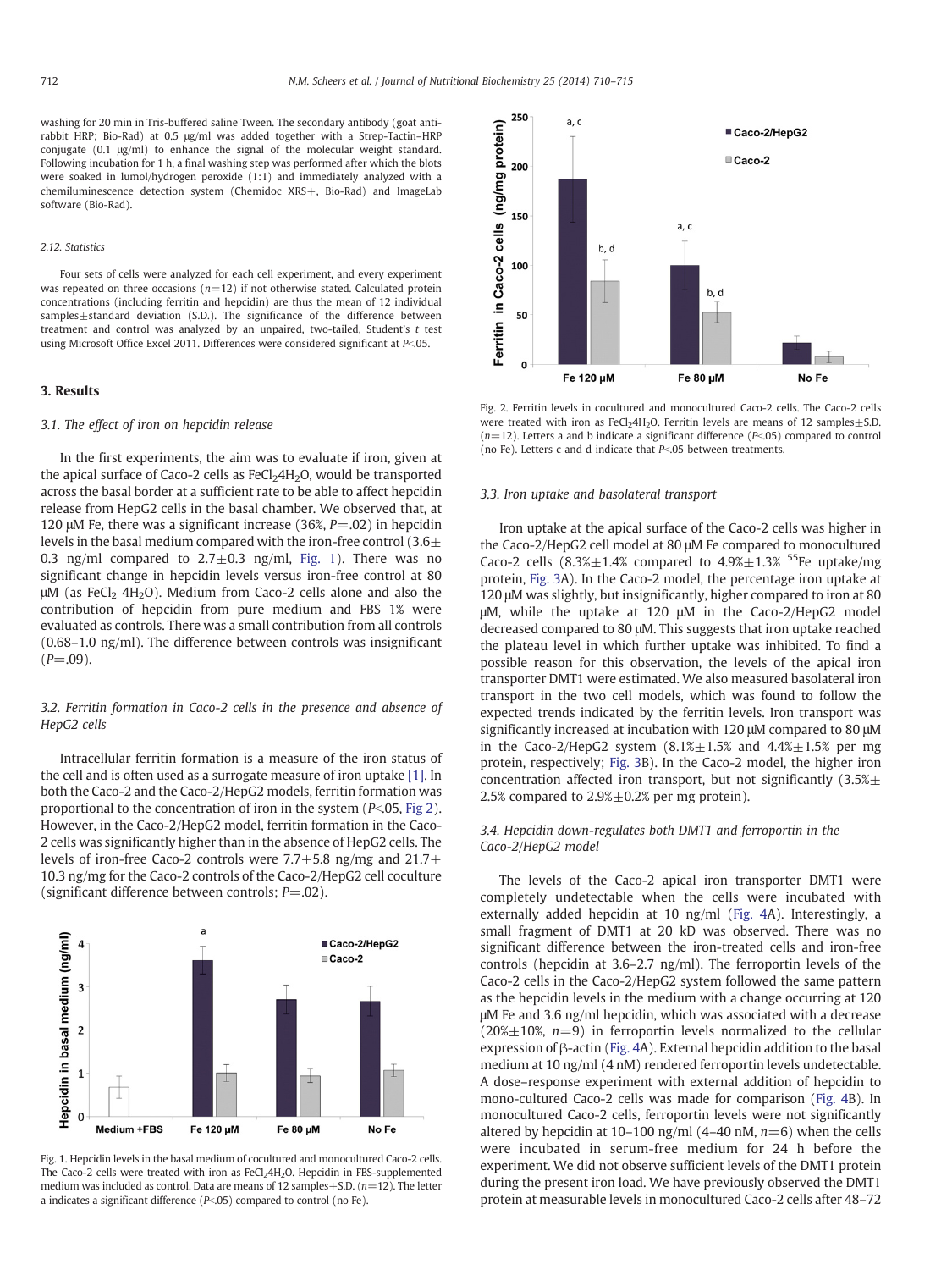<span id="page-3-0"></span>

Fig. 3. Iron uptake and basal transfer in the Caco-2 vs. Caco-2/HepG2 model. (A) Uptake at the apical surface of the Caco-2 cells was estimated using the radioisotope <sup>55</sup>Fe. The cells were incubated with iron (80 or 120  $\mu$ M) for 3 h. The hepcidin level in the basal medium of the cocultured cells was insignificantly affected 3 h after the iron addition. Iron transport is expressed as the percentage of the added iron-containing medium. Levels are means $\pm$ S.D. (n=6). (B) Iron (<sup>55</sup>Fe) transport across the basolateral border of Caco-2 cells in the presence and absence of HepG2 cells. Levels are means $\pm$ S.D. ( $n=6$ ).

h of serum-free conditions [\[5\].](#page-5-0) If monocultured Caco-2 cells were cultured in medium supplemented with FBS 1%, both ferroportin and DMT1 levels were undetectable (data not shown). Comparing data presented in Fig. 4A and B, it is evident that ferroportin and DMT1 proteins are more abundant in Caco-2 cells of the coculture system, which is also supported by the data in Fig. 3 showing that iron uptake and transport are higher in the cocultured cells compared to monocultured cells. A possible explanation for the higher ferroportin and DMT1 levels in the coculture system, despite higher levels of baseline hepcidin, is that the Caco-2 cells may experience a lower iron load since the HepG2 cells absorb iron from the medium and are covering a three-times greater surface area than the Caco-2 cells, and thus, the HepG2 iron usage is relatively high.

# 3.5. IL-6, but not IL-1, induced hepcidin release into the medium

The cytokine IL-6 is a well-known hepcidin inducer in plasma, which causes the associated anemia of inflammatory conditions. The basal medium of the Caco-2/HepG2 system was treated with IL-6 (10 ng/well), which induced a 2.4-fold increase  $(P=.04)$  in hepcidin secretion (from  $0.36\pm0.06$  to  $0.86\pm0.2$  ng/ml; [Fig. 5\)](#page-4-0). Another cytokine, IL-1, which is less associated with hepcidin levels in vivo, was added to the basal medium at 10 ng/ml. Hepcidin levels were  $0.26\pm0.04$  ng/ml in IL-1-treated medium, which is not significantly different compared to untreated cells  $(P=.11)$ .

# 3.6. Hepcidin and ferritin levels increase in response to sourdough bread

We also compared samples of two types of bread (sourdough and nonsourdough) containing the same ingredients in the two cell models. Both types of bread contained similar amounts of soluble iron after in vitro digestion and filtration (0.193 and 0.190 mg Fe/L, respectively). Baking with sourdough has been shown to increase iron bioavailability [\[15\].](#page-5-0) The formation of ferritin was higher in Caco-2 cells of the Caco-2/HepG2 system in response to the sourdough bread  $(29.3 \pm 12.4 \, \text{ng/mg} \, \text{protein})$  than with the nonsourdough bread



Fig. 4. Hepcidin regulation of DMT1 and ferroportin protein levels in HepG2 cocultured Caco-2 cells. (A) Western blot of ferroportin and DMT1 levels in cocultured Caco-2 cells. Lane 1: The basal medium was exogenously added with hepcidin-25 at 10 ng/ml as a positive control, lane 2: 120 μM Fe in the apical medium, lane 3: 80 μM Fe in the apical medium, lane 4: no Fe. DMT1 and ferroportin transporters were absent in the presence of exogenously added hepcidin (10 ng/ml). Ferroportin levels decreased at apical addition of 120 μM Fe (20% $\pm$ 10%, n=9), which generated hepcidin levels of 3.6 ng/ml in average. (B) Western blot of ferroportin and DMT1 levels in monocultured Caco-2 cells in response to external addition of hepcidin-25 to the basal medium. The cells were cultured in serum-free medium 24 h before the experiments. Lane 1: 100 ng/ ml, lane 2: 50 ng/ml, lane 3: 10 ng/ml, lane 4: no treatment (control). Ferroportin levels were not significantly changed in response to hepcidin addition  $(n=6)$  in monocultured Caco-2 cells. DMT1 was undetectable at the present iron load and experimental conditions. All blots were made with 20 μg of total protein and detected using chemiluminescence.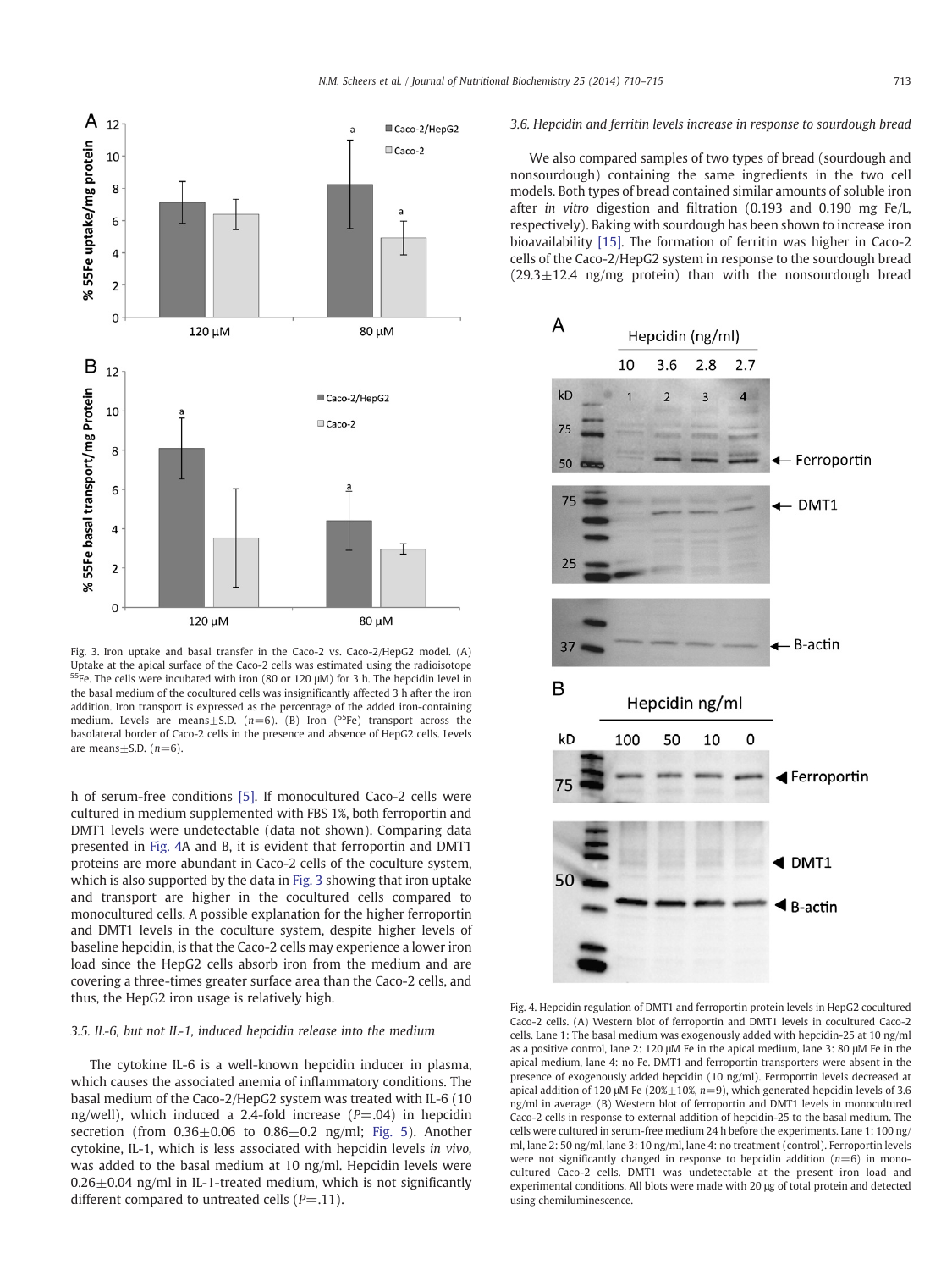<span id="page-4-0"></span>

Fig. 5. Induction of hepcidin production with the cytokine IL-6. The basal medium of the Caco-2/HepG2 cells was treated with IL-6 or IL-1 (10 ng/well) to simulate inflammatory effects on the acute phase protein and iron absorption regulator hepcidin. Levels are means $\pm$ S.D. ( $n=9$ ). The letter a indicates a significant difference  $(P<.05)$  between the treatments and no treatment).

 $(14.2 \pm 0.44 \text{ ng/mg protein}, 53\%, P = .05)$ , despite the soluble iron content being the same (Fig. 6). The increase in Caco-2 cell ferritin was associated with an increase in hepcidin concentration in the basal medium (97%,  $P = .03$ , Fig. 7), indicating an inhibitory effect on ferroportin transport of ferrous iron. These results support that baking with sourdough increases bioavailability of iron [\[16\]](#page-5-0) since intracellular ferritin levels increased, despite the soluble iron content in the breads being the same. Importantly, this effect is not observed in monocultured Caco-2 cells.

## 4. Discussion

The Caco-2 cell model has several advantages as an in vitro assay of iron uptake through the apical membrane of enterocytes (iron bioaccessibility) [\[17\].](#page-5-0) Such advantages include the ability to investigate the effects on iron bioaccessibility of other components in food, such as competing minerals, chelating compounds and intracellular factors of human enterocytes. In general, there is good correlation between iron absorption in in vitro Caco-2 cell studies and in vivo in humans fed single meals [\[2,3\].](#page-5-0) In most cases, the model is able to predict the direction of a response due to iron absorption enhancers or inhibitors, which suggests that the regulation of iron uptake occurs predominately at the enterocyte



Fig. 6. The ferritin levels in response to in vitro digested bread samples were compared in both the Caco-2 and Caco-2/HepG2 cell models. Data are means of 12 samples $+$  S.D.  $(n=12)$ . The letter a indicates a significant difference  $(P<0.05)$  between the breads).



Fig. 7. Hepcidin release into the basal medium after exposure to bread samples. The Caco-2 cells with and without HepG2 cells were exposed to either a sourdough or a scalded bread sample. Data are means of 12 samples $\pm$ S.D. (n=12). The letter a indicates a significant difference ( $P<$ .05) between the breads).

level in the intestinal wall. However, there are several situations when this is not the case, e.g., when the intestine is exposed to an abnormally high or low iron load and during inflammation or infection [\[18\]](#page-5-0) in which systemic regulation through hepcidin, secreted by the liver, becomes important.

We identified critical success factors for a combined intestinal– liver model as: (a) The model should be easy to prepare and minimize additional labor due to the cultivation of the liver cells. (b) The chosen hepatic cell line should be easily accessible for all researchers and possible to purchase. (c) The hepatic cells should have similar nutritional requirements as the Caco-2 cells. (d) The hepatocytes must express hepcidin and be responsive to transferrin-bound iron, which is the prerequisite for the regulation using the SMAD/BMP pathway as reviewed in Ref. [\[19\]](#page-5-0). (e) The secretion from the liver cells must be reproducible; the cells should not lose their phenotypes in culture, as is the case with primary hepatic cell lines [\[20\]](#page-5-0).

In the Caco-2/HepG2 model, we used MEM supplemented with 1% FBS as basal medium since we aimed to simulate the vascular compartment. However, depending on the study, it may be suitable to use a serum-free medium as the apical medium for the last 24 h before the experiments are run to, e.g., decrease the iron contribution. Since Caco-2 cells produce and release transferrin, serum-free conditions may not affect the hepcidin-dependent regulation. If not using serum as medium supplement, the presence of transferrin should be considered when designing the coculture especially if another intestinal cell line than Caco-2 is chosen. Several different serum-free formulations have been reported in the literature, as reviewed by Barnes [\[21\],](#page-5-0) often containing epidermal growth factor in combination with triiodothyronine and insulin. Addition of insulin has been shown to have no effect on cell growth or differentiation of Caco-2 cells [\[22\].](#page-5-0) We used serum-free conditions (for 6 h only) when adding the inflammatory cytokine IL-6 to stimulate hepcidin production in the HepG2 cells. Hepcidin induction by IL-6 is transferrin-independent and activated by the JAK/STAT pathway [\[23\]](#page-5-0). After the 6-h incubation, the cells were cultured in serum-containing medium until cell lysis and basal media collection.

The mechanism of hepcidin inhibition of iron absorption has been debated for several years. One of the accepted theories is that hepcidin inhibits iron release from intestinal cells via down-regulation of ferroportin [\[12\]](#page-5-0). In a relatively recent study of ferroportin expression